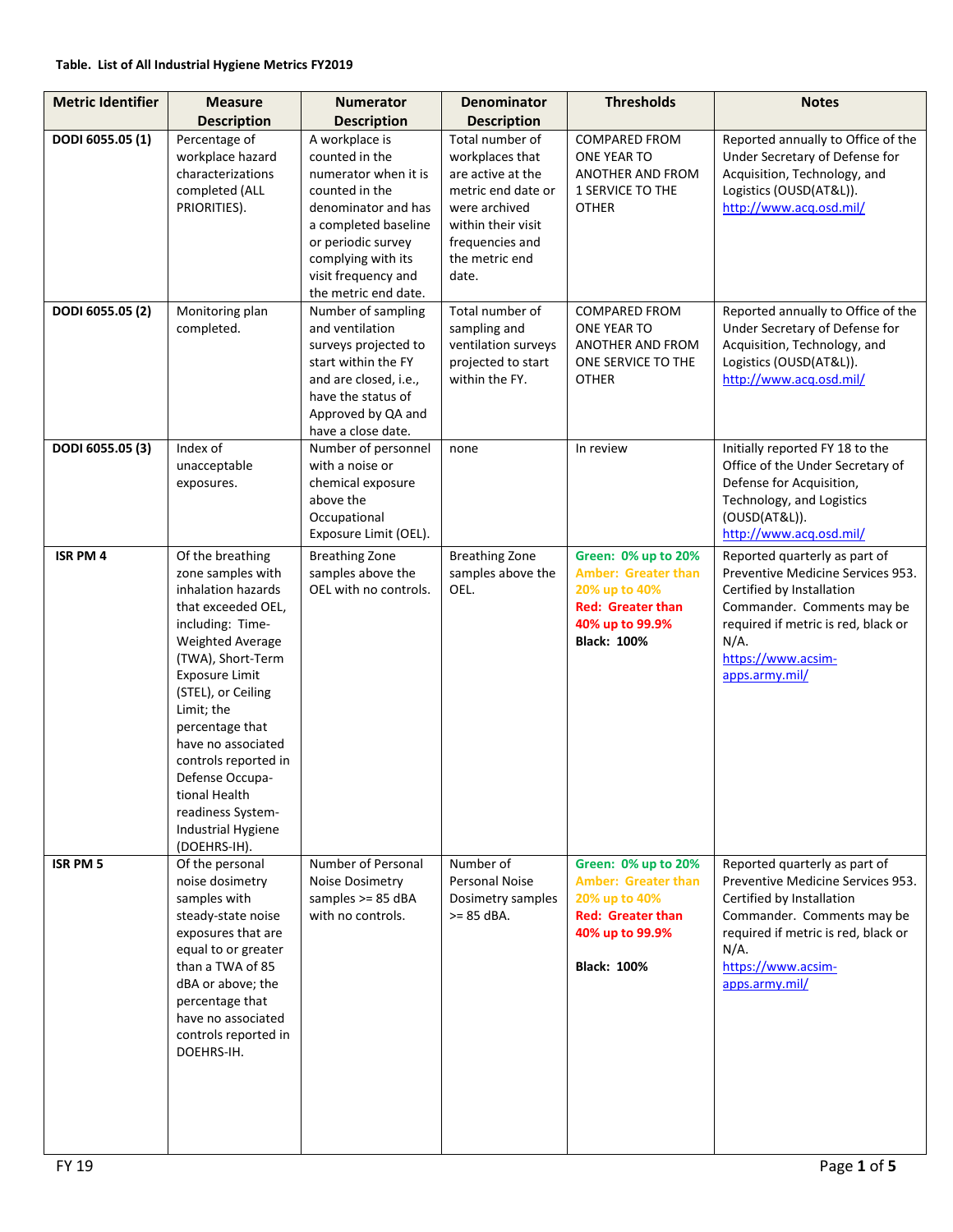| <b>Metric Identifier</b> | <b>Measure</b>                                                                                                                                                                                                                                             | <b>Numerator</b>                                                                                                                   | <b>Denominator</b>                                                                             | <b>Thresholds</b>                                                                                                                       | <b>Notes</b>                                                                                                                                                                                                                                                                                                                                          |
|--------------------------|------------------------------------------------------------------------------------------------------------------------------------------------------------------------------------------------------------------------------------------------------------|------------------------------------------------------------------------------------------------------------------------------------|------------------------------------------------------------------------------------------------|-----------------------------------------------------------------------------------------------------------------------------------------|-------------------------------------------------------------------------------------------------------------------------------------------------------------------------------------------------------------------------------------------------------------------------------------------------------------------------------------------------------|
|                          | <b>Description</b>                                                                                                                                                                                                                                         | <b>Description</b>                                                                                                                 | <b>Description</b>                                                                             |                                                                                                                                         |                                                                                                                                                                                                                                                                                                                                                       |
| ISR PM 6                 | Of the noise sound<br>level samples with<br>impulse noise<br>exposures equal to<br>or greater than 140<br>decibels, peak<br>measurement<br>(dBP); the<br>percentage that<br>have no associated<br>controls reported in<br>DOEHRS-IH.                       | Number of Noise<br>Sound Level samples<br>>= 140 dBP with no<br>controls.                                                          | Number of Noise<br>Sound Level<br>samples $>= 140$<br>dBP.                                     | Green: 0% up to 20%<br><b>Amber: Greater than</b><br>20% up to 40%<br><b>Red: Greater than</b><br>40% up to 99.9%<br><b>Black: 100%</b> | Reported quarterly as part of<br>Preventive Medicine Services 953.<br>Certified by Installation<br>Commander. Comments may be<br>required if metric is red, black or<br>$N/A$ .<br>https://www.acsim-<br>apps.army.mil/                                                                                                                               |
| <b>ISR PM7</b>           | Of the noise sound<br>level samples with<br>impulse noise<br>exposures equal to<br>or greater than 140<br>dBP, that are not<br>controlled; the<br>percentage that are<br>reported in<br>DOEHRS-IH as<br>recommended for<br>control.                        | Number of Noise<br>Sound Level samples<br>$>= 140$ dBP not<br>controlled that are<br>recommended for<br>control.                   | Number of Noise<br>Sound Level<br>samples $>= 140$<br>dBP not<br>controlled.                   | Green: 100% down to<br>80%<br><b>Amber: Less than</b><br>80% down to 60%<br>Red: Less than 60%<br>down to 1%<br>Black: 0%               | Reported quarterly as part of<br>Preventive Medicine Services 953.<br>Certified by Installation<br>Commander. Comments may be<br>required if metric is red, black or<br>$N/A$ .<br>https://www.acsim-<br>apps.army.mil/<br>Not controlled = no in-place<br>process controls identified<br>Recommended for control=<br>controls recommended at the SEG |
| <b>ISR PM 8</b>          | Of the breathing<br>zone samples with<br>inhalation hazards<br>that exceeded OEL,<br>including: TWA,<br>STEL, or Ceiling<br>Limit, that are not<br>controlled; the %<br>that are reported in<br>DOEHRS-IH as<br>recommended for<br>control.                | Number of Breathing<br>Zone samples above<br>OEL not controlled<br>that are<br>recommended for<br>control.                         | Number of<br><b>Breathing Zone</b><br>samples above<br>OEL not<br>controlled.                  | Green: 100% down to<br>80%<br><b>Amber: Less than</b><br>80% down to 60%<br>Red: Less than 60%<br>down to 1%<br>Black: 0%               | Reported quarterly as part of<br>Preventive Medicine Services 953.<br>Certified by Installation<br>Commander. Comments may be<br>required if metric is red, black or<br>$N/A$ .<br>https://www.acsim-<br>apps.army.mil/<br>Not controlled = no in-place<br>process controls identified<br>Recommended for control=<br>controls recommended at the SEG |
| ISR PM 9                 | Of the personal<br>noise dosimetry<br>samples with<br>steady-state noise<br>exposures equal to<br>or greater than a<br>TWA of 85 dBA, that<br>are not controlled;<br>the percentage that<br>are reported in<br>DOEHRS-IH as<br>recommended for<br>control. | Number of Personal<br>Noise Dosimetry<br>samples $>= 85$ dBA<br>not controlled<br>process, that are<br>recommended for<br>control. | Number of<br>Personal Noise<br>Dosimetry samples<br>$>= 85$ dBA not<br>controlled.             | Green: 100% down to<br>80%<br><b>Amber: Less than</b><br>80% down to 60%<br>Red: Less than 60%<br>down to 1%<br>Black: 0%               | Reported quarterly as part of<br>Preventive Medicine Services 953.<br>Certified by Installation<br>Commander. Comments may be<br>required if metric is red, black or<br>$N/A$ .<br>https://www.acsim-<br>apps.army.mil/<br>Not controlled = no in-place<br>process controls identified<br>Recommended for control=<br>controls recommended at the SEG |
| ISR PM 10                | Percentage of<br><b>DOEHRS-IH Priority</b><br>1 shops for which at<br>least one Master<br>Schedule task has                                                                                                                                                | Number of Baseline<br>or Periodic Surveys<br>completed on time.<br>Timely baseline or<br>Periodic Surveys are                      | Total number of<br>DOEHRS-IH shops<br>coded as Priority 1<br>that require<br>assessment within | Green: 100% down to<br>80%<br><b>Amber: Less than</b><br>80% down to 60%                                                                | Reported quarterly as part of<br>Preventive Medicine Services 953.<br>Certified by Installation<br>Commander.                                                                                                                                                                                                                                         |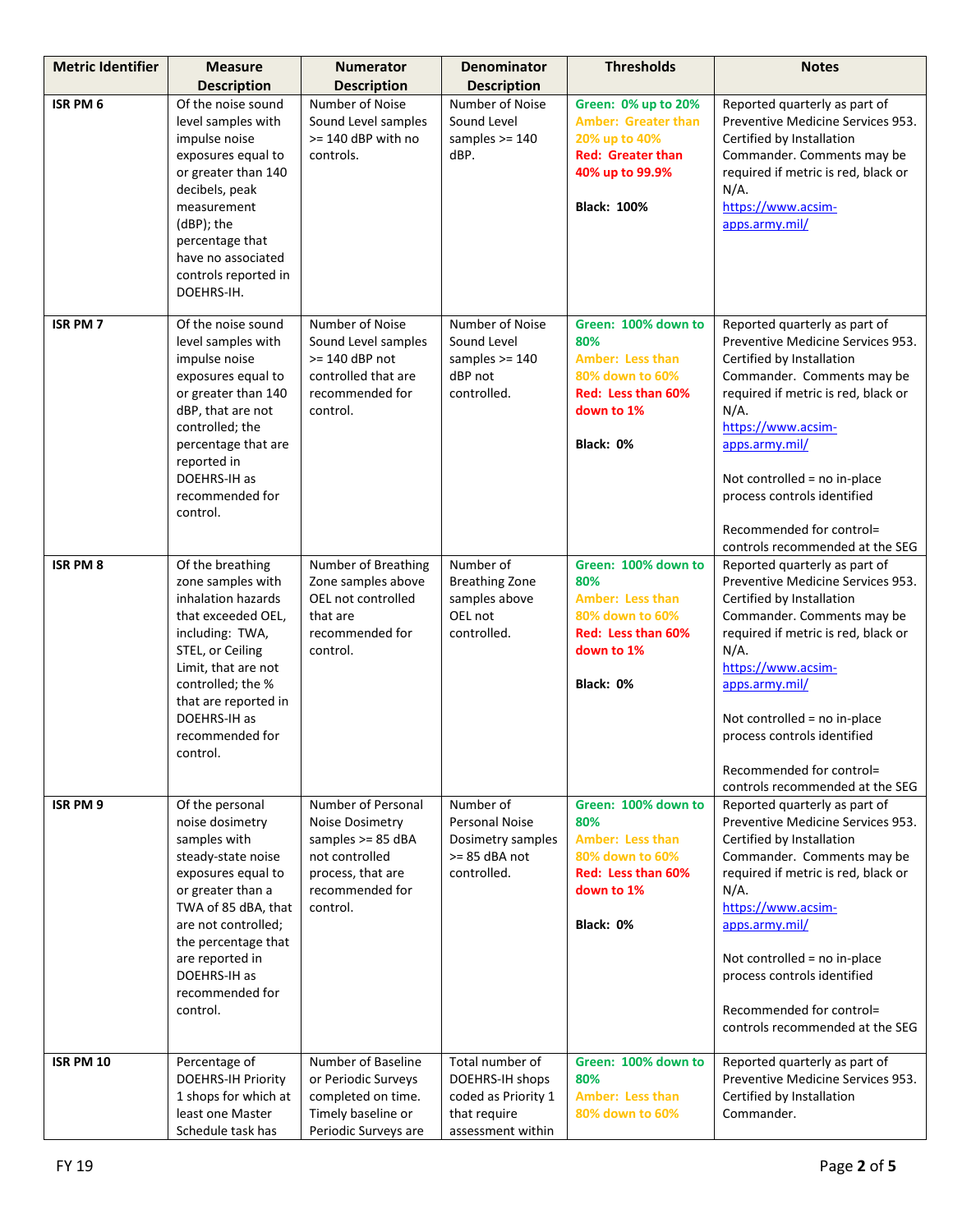| <b>Metric Identifier</b>        | <b>Measure</b>                                                                               | <b>Numerator</b>                                                                                                                                                                                                                                                                                                                                                                                       | <b>Denominator</b>                                                                                                                                                             | <b>Thresholds</b>                                                                                                         | <b>Notes</b>                                                                                                                                                                                                                                                                                                                                                                                                                                                                                                                                                                                                                                                                                                                                                                                                                                                                                                                                                                                                                                                                                                                                                                                                   |
|---------------------------------|----------------------------------------------------------------------------------------------|--------------------------------------------------------------------------------------------------------------------------------------------------------------------------------------------------------------------------------------------------------------------------------------------------------------------------------------------------------------------------------------------------------|--------------------------------------------------------------------------------------------------------------------------------------------------------------------------------|---------------------------------------------------------------------------------------------------------------------------|----------------------------------------------------------------------------------------------------------------------------------------------------------------------------------------------------------------------------------------------------------------------------------------------------------------------------------------------------------------------------------------------------------------------------------------------------------------------------------------------------------------------------------------------------------------------------------------------------------------------------------------------------------------------------------------------------------------------------------------------------------------------------------------------------------------------------------------------------------------------------------------------------------------------------------------------------------------------------------------------------------------------------------------------------------------------------------------------------------------------------------------------------------------------------------------------------------------|
|                                 | <b>Description</b>                                                                           | <b>Description</b>                                                                                                                                                                                                                                                                                                                                                                                     | <b>Description</b>                                                                                                                                                             |                                                                                                                           |                                                                                                                                                                                                                                                                                                                                                                                                                                                                                                                                                                                                                                                                                                                                                                                                                                                                                                                                                                                                                                                                                                                                                                                                                |
|                                 | been completed in<br>the past 12 months.                                                     | considered complete<br>for shops in the<br>master schedule,<br>projected to start<br>and closed within the<br>past 12 months.<br>Projected Start Date<br>& Close date field in<br>Master Schedule is<br>populated with a<br>Date within the past<br>12 months.                                                                                                                                         | the past 12<br>months. This<br>includes newly<br>opened Priority 1<br>shops.                                                                                                   | Red: Less than 60%<br>down to 1%<br>Black: 0%                                                                             | Comments may be required if<br>metric is red, black or N/A.<br>https://www.acsim-<br>apps.army.mil/<br>Also called Public Health<br>Enterprise IH4b metric.                                                                                                                                                                                                                                                                                                                                                                                                                                                                                                                                                                                                                                                                                                                                                                                                                                                                                                                                                                                                                                                    |
| <b>ISR PM 11</b>                | Percentage of<br>installation<br>personnel assigned<br>a Shop Priority Code<br>in DOEHRS-IH. | Number of personnel<br>(DoD ID) assigned<br>DOEHRS-IH priority<br>code.                                                                                                                                                                                                                                                                                                                                | Total number of<br>personnel (DoD ID)<br>in installation UIC<br>list.                                                                                                          | Green: 100% down to<br>80%<br><b>Amber: Less than</b><br>80% down to 60%<br>Red: Less than 60%<br>down to 1%<br>Black: 0% | Reported quarterly as part of<br>Preventive Medicine Services 953.<br>Certified by Installation<br>Commander. Comments may be<br>required if metric is red, black or<br>$N/A$ .<br>https://www.acsim-<br>apps.army.mil/                                                                                                                                                                                                                                                                                                                                                                                                                                                                                                                                                                                                                                                                                                                                                                                                                                                                                                                                                                                        |
| <b>PHMS Dashboard</b><br>(1H4b) | High Risk Workplace<br>Survey<br>(Characterizations).                                        | Number of Baseline<br>or Periodic Surveys<br>completed on time.<br>Timely baseline or<br>Periodic Surveys are<br>considered complete<br>for shops in the<br>master schedule<br>which are projected<br>to start and closed<br>within the past 12<br>months. Projected<br><b>Start Date &amp; Close</b><br>date field in Master<br>Schedule is<br>populated with a<br>Date within the past<br>12 months. | Total number of<br>DOEHRS-IH shops<br>coded as Priority 1<br>that require<br>assessment within<br>the past 12<br>months. This<br>includes newly<br>opened Priority 1<br>shops. | Green: 100% down to<br>80%<br><b>Amber: Less than</b><br>80% down to 60%<br>Red: Less than 60%<br>down to 1%<br>Black: 0% | Reported monthly.<br>This measure uses a rolling<br>calendar methodology where the<br>Priority 1 shop opened in<br>DOEHRS-IH begins a time clock.<br>The IHPO has 12 months to<br>conduct a periodic or baseline<br>inspection. Once an assessment<br>is made, a new 12 month period<br>begins. Shops that are con-<br>sidered open (Active) include<br>following: -The shop was opened<br>during the past 12 months (These<br>shops have a stop date field<br>which is blank or (Null) -A shop<br>that has started within the past<br>12 months (Start Date field pop-<br>ulated with a date within the past<br>12 months) -A shop that has been<br>closed within the past 12 months<br>(Close Date field populated with a<br>date within the past 12 months).<br>Entered in SMS as "% of High Risk<br>Workplaces with IH Surveys<br>(Characterizations)" and named<br>on PHMS as "High Risk Workplace<br>Survey Compliance".<br>Also reported regularly in the<br><b>OTSG Regional Analysis</b><br>Discussion and Review (RADaR)<br>and the DCS-PH Public Health<br><b>Enterprise Review and Analysis</b><br>(PHE R&A).<br>https://phms.amedd.army.mil/m<br>etrics/dashboard.asp<br>https://www.sms.army.mil |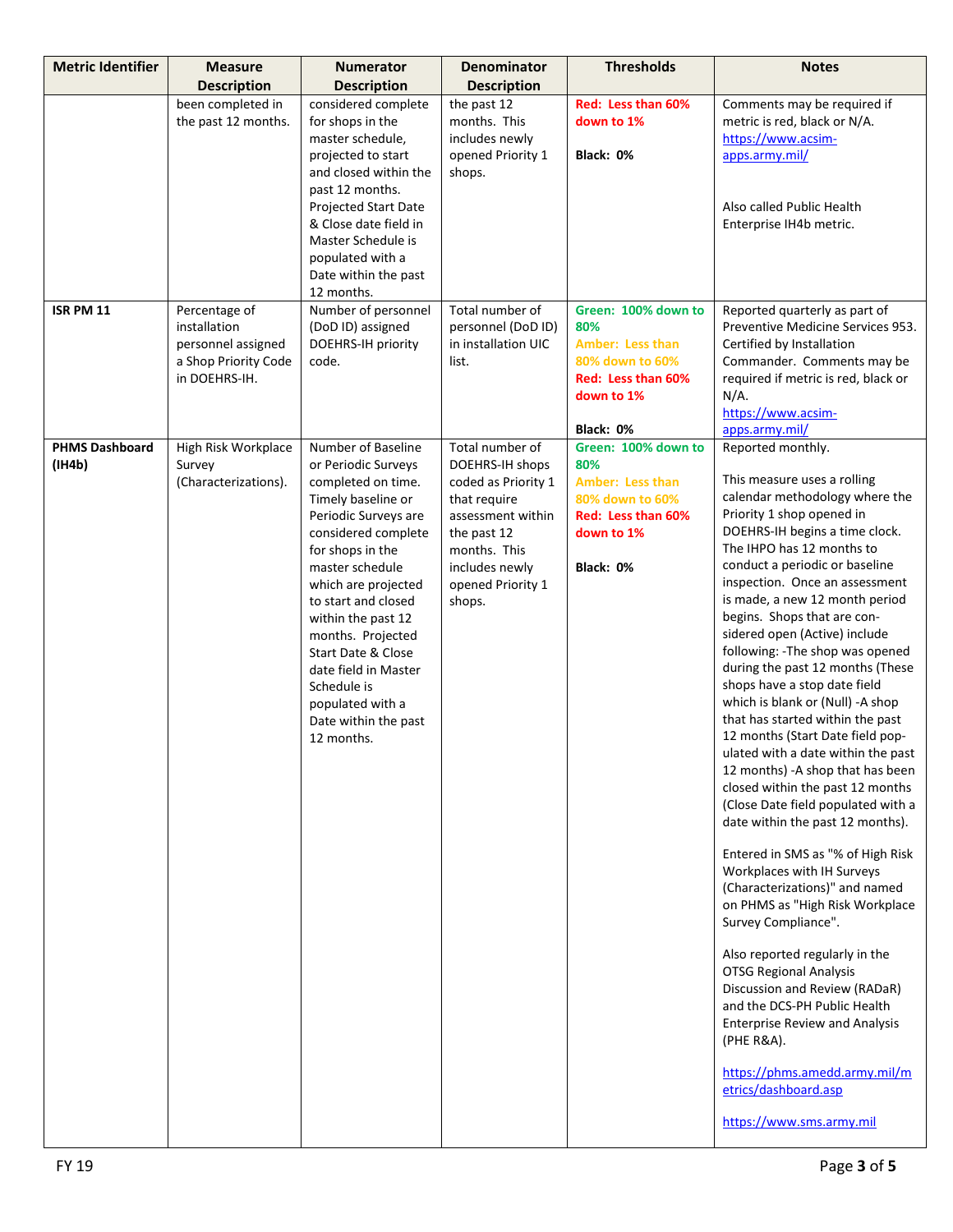| <b>Metric Identifier</b>        | <b>Measure</b><br><b>Description</b>                                                                                                                                                                      | <b>Numerator</b>                                                                                                                                                                              | <b>Denominator</b>                                                                                                                                                                            | <b>Thresholds</b>                                       | <b>Notes</b>                                                                                                                                                                                                                                                                                                                                                                                                                                                                                                                                                                                                                                                                                                                                                                                                                                                                                                                                                                                                                                                                                                   |
|---------------------------------|-----------------------------------------------------------------------------------------------------------------------------------------------------------------------------------------------------------|-----------------------------------------------------------------------------------------------------------------------------------------------------------------------------------------------|-----------------------------------------------------------------------------------------------------------------------------------------------------------------------------------------------|---------------------------------------------------------|----------------------------------------------------------------------------------------------------------------------------------------------------------------------------------------------------------------------------------------------------------------------------------------------------------------------------------------------------------------------------------------------------------------------------------------------------------------------------------------------------------------------------------------------------------------------------------------------------------------------------------------------------------------------------------------------------------------------------------------------------------------------------------------------------------------------------------------------------------------------------------------------------------------------------------------------------------------------------------------------------------------------------------------------------------------------------------------------------------------|
| <b>PHMS Dashboard</b>           | <b>Facilities Identified</b><br>in DOEHRS-IH.                                                                                                                                                             | <b>Description</b><br>The number of<br>facilities requiring an<br><b>Industrial Hygiene</b><br>review identified<br>with one or more<br>workplaces (i.e.,<br>shops) captured in<br>DOEHRS-IH. | <b>Description</b><br>Total number of<br>facilities requiring<br>an Industrial<br>Hygiene review as<br>documented in the<br>Army's<br>consolidated<br>repository for real<br>property, HQIIS. | Green - 70-100%<br>Amber - 30-70%<br>Red - Below 30%    | Reported monthly.<br>Also reported regularly in the<br><b>OTSG Regional Analysis</b><br>Discussion and Review (RADaR)<br>and the DCS-PH Public Health<br><b>Enterprise Review and Analysis</b><br>(PHE R&A).<br>https://phms.amedd.army.mil/m<br>etrics/dashboard.asp<br>https://www.sms.army.mil                                                                                                                                                                                                                                                                                                                                                                                                                                                                                                                                                                                                                                                                                                                                                                                                              |
| <b>PHMS Dashboard</b><br>(IH05) | High Risk Workplace<br>Hazard Assess -<br>ments: Percent of<br>hazards associated<br>to an Army high risk<br>workplace for which<br>a qualitative or<br>quantitative<br>assessment has<br>been performed. | Number of process<br>hazards at high risk<br>workplaces that have<br>a qualitative or<br>quantitative<br>assessment<br>performed.                                                             | Total number of<br>process hazards<br>identified at high<br>risk workplaces<br>(Priority 1 shops).                                                                                            | Green: 80-100%<br>Amber: 60-79.9%<br>Red: Less than 60% | Reported monthly.<br>The intent of this measure is to<br>increase the number of IH<br>assessments and identification of<br>workplace monitoring plans. Also,<br>this measure attempts to improve<br>the use of DOEHRS-IH, specifically<br>capturing sample data results in<br>the system. Once potential<br>exposures are identified for high<br>risk workplaces, the hazards must<br>then be assessed. These<br>industrial hygiene assessments<br>will be integral in the individual<br>longitudinal exposure record<br>(ILER) meant for future clinical<br>use. The ILER is a DoD - Veterans<br>Affairs initiative to collate,<br>present, and/or provide<br>occupational and environmental<br>exposures for individuals over the<br>course of their careers.<br>Also reported regularly in the<br><b>OTSG Regional Analysis</b><br>Discussion and Review (RADaR);<br>the DCS-PH Public Health<br><b>Enterprise Review and Analysis</b><br>(PHE R&A) and the Army<br>Medicine Campaign Plan 2017<br>$IP 1$ and $IP 9$ .<br>https://phms.amedd.army.mil/m<br>etrics/dashboard.asp<br>https://www.sms.army.mil |
| <b>FY19 IRIS-PH</b>             | 100% of IH Program<br>Office facilities<br>requiring an IH<br>review are<br>identified in<br>DOEHRS-IH and<br>include a current<br>baseline or periodic<br>survey and basic                               | Number of facilities<br>identified in<br>DOEHRS-IH with at<br>least one workplace<br>including a process<br>with personnel and<br>hazards, which has a<br>current baseline or                 | Total number of<br>facilities as<br>documented in<br>HQIIS requiring an<br>Industrial Hygiene<br>review.                                                                                      | Metric Target = 100%                                    | Similar to IH04.b BUT includes ALL<br>PRIORITY LEVELS; AND INCLUDES<br>PERSONNEL, HAZARDS,<br>PROCESSES.<br>Reported monthly.<br>Percent of Budget Tied to Metric<br>Achievement (Flex funding) = 60%                                                                                                                                                                                                                                                                                                                                                                                                                                                                                                                                                                                                                                                                                                                                                                                                                                                                                                          |